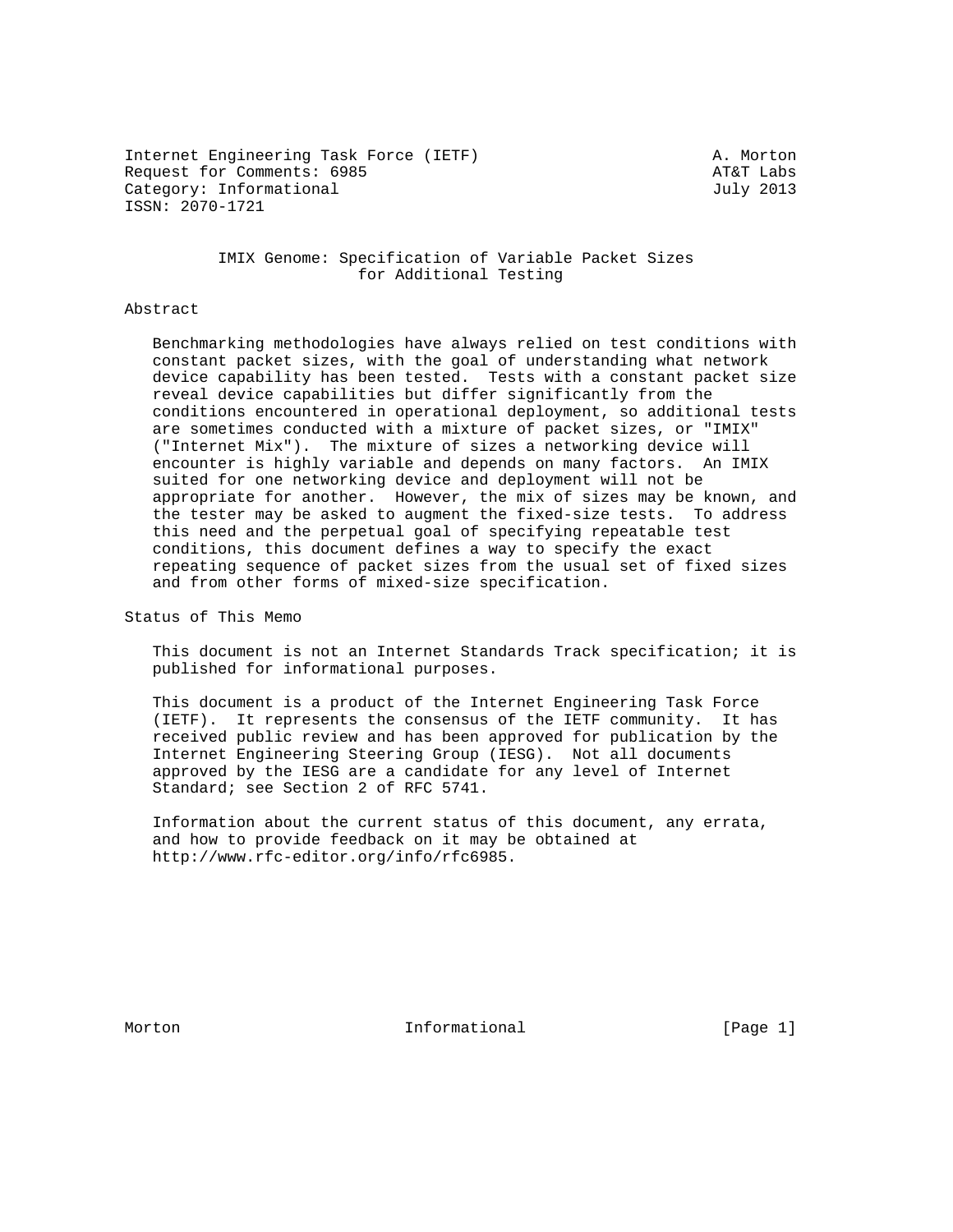### Copyright Notice

 Copyright (c) 2013 IETF Trust and the persons identified as the document authors. All rights reserved.

 This document is subject to BCP 78 and the IETF Trust's Legal Provisions Relating to IETF Documents (http://trustee.ietf.org/license-info) in effect on the date of publication of this document. Please review these documents carefully, as they describe your rights and restrictions with respect to this document. Code Components extracted from this document must include Simplified BSD License text as described in Section 4.e of the Trust Legal Provisions and are provided without warranty as

### Table of Contents

described in the Simplified BSD License.

| 2. |                                                      |  |
|----|------------------------------------------------------|--|
| 3. |                                                      |  |
|    |                                                      |  |
|    |                                                      |  |
|    | 6. Reporting Long or Pseudorandom Packet Sequences 7 |  |
|    |                                                      |  |
|    |                                                      |  |
|    |                                                      |  |
|    |                                                      |  |
|    |                                                      |  |
|    |                                                      |  |
|    |                                                      |  |
|    |                                                      |  |
|    |                                                      |  |
|    |                                                      |  |
|    |                                                      |  |

### 1. Introduction

 This memo defines a method to unambiguously specify the sequence of packet sizes used in a load test.

 Benchmarking methodologies [RFC2544] have always relied on test conditions with constant packet sizes, with the goal of understanding what network device capability has been tested. Tests with the smallest size stress the header processing capacity, and tests with the largest size stress the overall bit-processing capacity. Tests with sizes in between may determine the transition between these two capacities.

Morton **Informational Informational** [Page 2]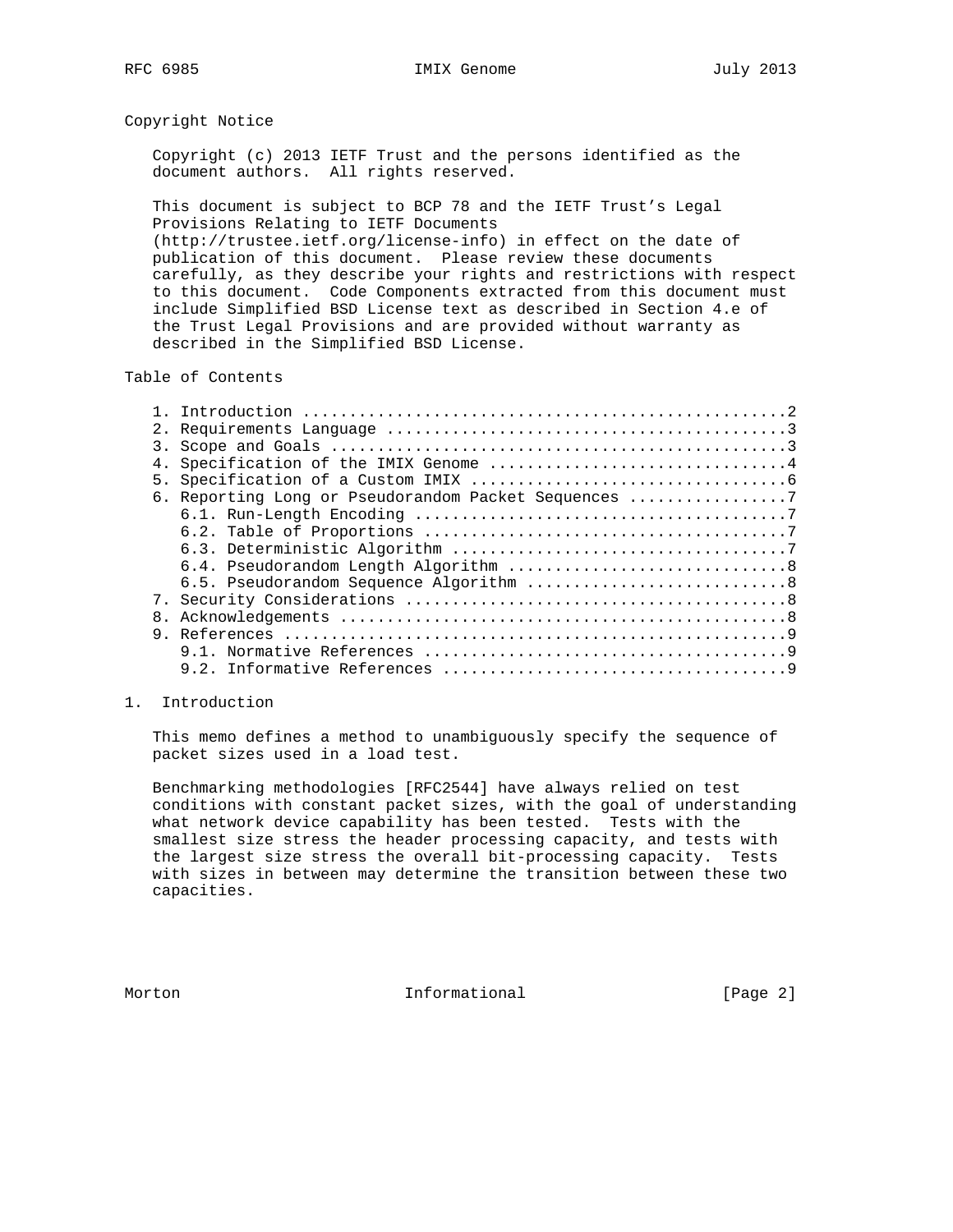Streams of constant packet size differ significantly from the conditions encountered in operational deployment, so additional tests are sometimes conducted with a mixture of packet sizes. The set of sizes used is often called an Internet Mix, or "IMIX" [Spirent] [IXIA] [Agilent].

 The mixture of sizes a networking device will encounter is highly variable and depends on many factors. An IMIX suited for one networking device and deployment will not be appropriate for another. However, the mix of sizes may be known, and the tester may be asked to augment the fixed-size tests. The references above cite the original studies and their methodologies. Similar methods can be used to determine new size mixes present on a link or network. We note that the architecture for IP Flow Information Export [RFC5470] provides one method to gather packet-size information on private networks.

 To address this need and the perpetual goal of specifying repeatable test conditions, this memo proposes a way to specify the exact repeating sequence of packet sizes from the usual set of fixed sizes: the IMIX Genome. Other, less exact forms of size specification are also recommended for extremely complicated or customized size mixes. We apply the term "genome" to infer that the entire test packet-size sequence can be replicated if this information is known -- a parallel to the information needed for biological replication.

 This memo takes the position that it cannot be proven for all circumstances that the sequence of packet sizes does not affect the test result; thus, a standardized specification of sequence is valuable.

2. Requirements Language

 The key words "MUST", "MUST NOT", "REQUIRED", "SHALL", "SHALL NOT", "SHOULD", "SHOULD NOT", "RECOMMENDED", "MAY", and "OPTIONAL" in this document are to be interpreted as described in RFC 2119 [RFC2119].

3. Scope and Goals

 This memo defines a method to unambiguously specify the sequence of packet sizes that have been used in a load test, assuming that a relevant mix of sizes is known to the tester and the length of the repeating sequence is not very long (<100 packets).

 The IMIX Genome will allow an exact sequence of packet sizes to be communicated as a single-line name, resolving the current ambiguity with results that simply refer to "IMIX". This aspect is critical because no ability has been demonstrated to extrapolate results from

Morton 1nformational [Page 3]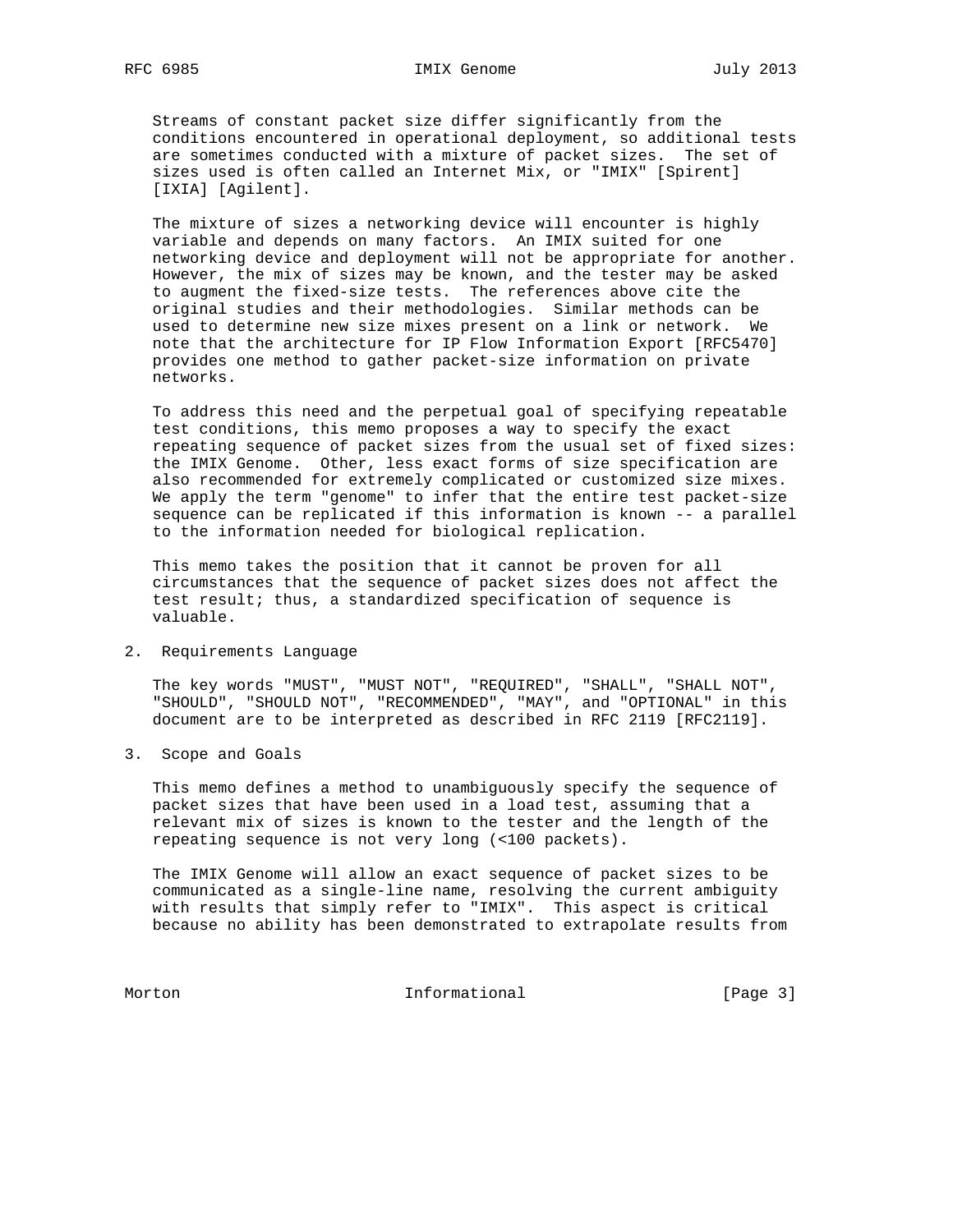one IMIX to another IMIX -- and certainly no ability to extrapolate results to other circumstances -- even when the mix varies only slightly from another IMIX.

 While documentation of the exact sequence is ideal, the memo also covers the case where the sequence of sizes is very long or may be generated by a pseudorandom process.

 It is a colossal non-goal to standardize one or more versions of the IMIX. This topic has been discussed on many occasions on the BMWG mailing list [IMIXonList]. The goal is to enable customization with minimal constraints while fostering repeatable testing once the fixed-size testing is complete. Thus, the requirements presented in this specification, expressed in [RFC2119] terms, are intended for those performing/reporting laboratory tests to improve clarity and repeatability.

4. Specification of the IMIX Genome

The IMIX Genome is specified in the following format:

IMIX - 123456...x

 where each number is replaced by the letter corresponding to the size of the packet at that position in the sequence. The following table gives the letter encoding for the [RFC2544] standard sizes (64, 128, 256, 512, 1024, 1280, and 1518 bytes) and "jumbo" sizes (2112, 9000, and 16000 bytes). Note that the 4-octet Ethernet frame check sequence may fail to detect bit errors in the larger jumbo frames [Jumbo1] [Jumbo2].

|       | Size (Bytes)   Genome Code Letter |
|-------|-----------------------------------|
| 64    | a                                 |
| 128   | b                                 |
| 256   | C                                 |
| 512   | d                                 |
| 1024  | e                                 |
| 1280  | f                                 |
| 1518  | g                                 |
| 2112  | h                                 |
| 9000  | f.                                |
| 16000 | ٦                                 |
| MTU   | Ζ                                 |

Morton **Informational Informational** [Page 4]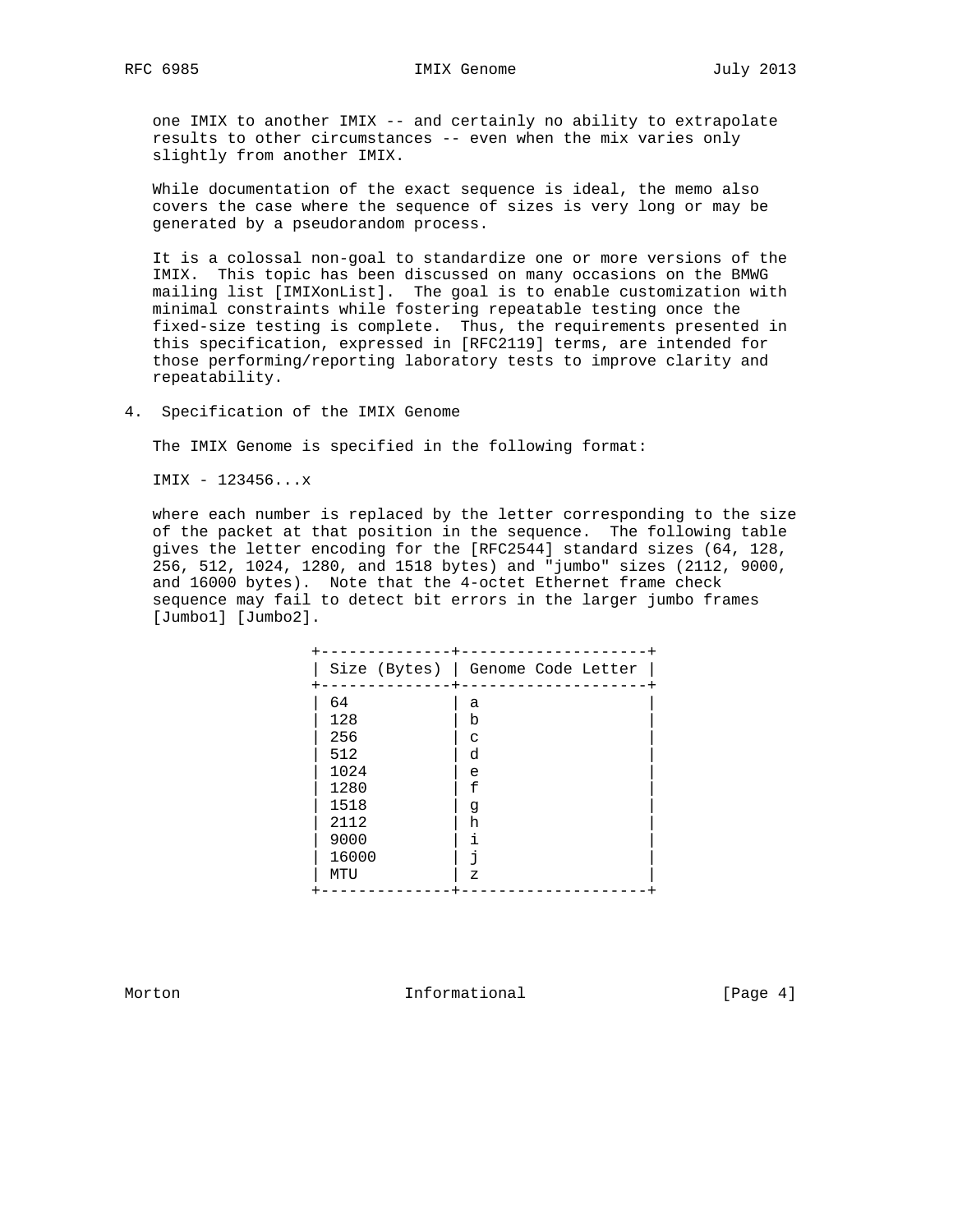For example, a five-packet sequence with sizes 64,64,64,1280,1518 would be designated:

IMIX - aaafg

 If z (MTU) is used, the tester MUST specify the length of the MTU in the report.

 While this approach allows some flexibility, there are also constraints.

- o Packet sizes not defined by RFC 2544 would need to be approximated by those available in the table.
- o The genome for very long sequences can become undecipherable by humans.

 Some questions testers must ask and answer when using the IMIX Genome are:

- 1. Multiple source-destination address pairs: Is the IMIX sequence applicable to each pair, across multiple pairs in sets, or across all pairs?
- 2. Multiple tester ports: Is the IMIX sequence applicable to each port, across multiple ports in sets, or across all ports?

 The chosen configuration would be expressed in the following general form:

| Source Address +<br>Port AND/OR Blade | Destination Address +<br>Port AND/OR Blade | Corresponding IMIX |
|---------------------------------------|--------------------------------------------|--------------------|
| x.x.x.x Blade2                        | y.y.y.y Blade3                             | IMIX - aaafq       |

 where testers can specify the IMIX used between any two entities in the test architecture (and "Blade" is a component in a multi component device chassis).

Morton **Informational Informational** [Page 5]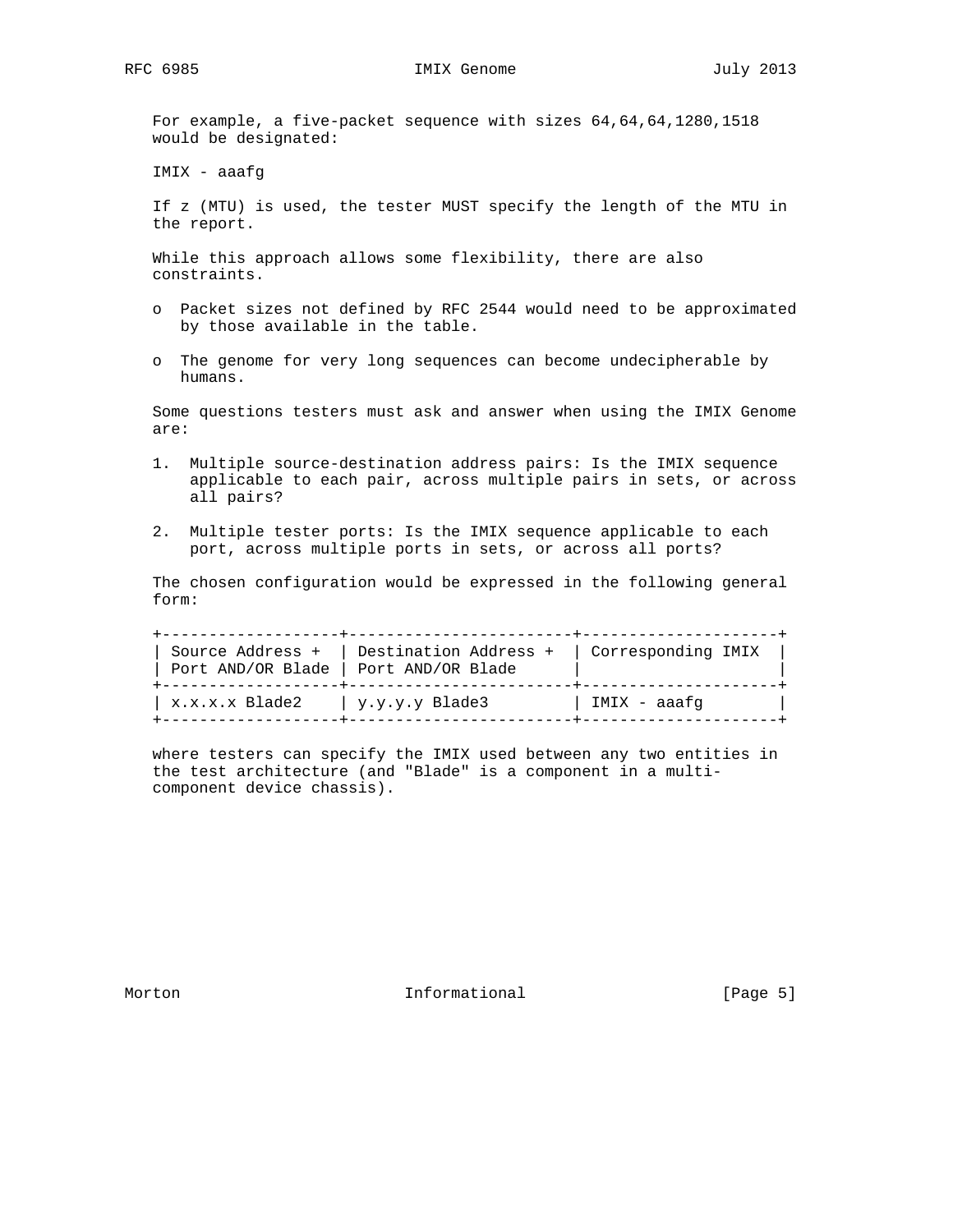5. Specification of a Custom IMIX

 This section describes how to specify an IMIX with locally selected packet sizes.

The custom IMIX is specified in the following format:

CUSTOM IMIX - 123456...x

 where each number is replaced by the letter corresponding to the size of the packet at that position in the sequence. The tester MUST complete the following table, giving the letter encoding for each size used, where each set of three lower-case letters would be replaced by the integer size in octets.

|                                                       | Size (Bytes)   Custom Code Letter          |  |
|-------------------------------------------------------|--------------------------------------------|--|
| aaa<br>bbb<br>ccc<br>ddd<br>eee<br>fff<br>aaa<br>etc. | Α<br>B<br>C<br>D<br>Е<br>F<br>G<br>up to Z |  |

 For example, a five-packet sequence with sizes aaa=64,aaa=64,aaa=64,ggg=1020,ggg=1020 would be designated:

CUSTOM IMIX - AAAGG

Morton **Informational Informational** [Page 6]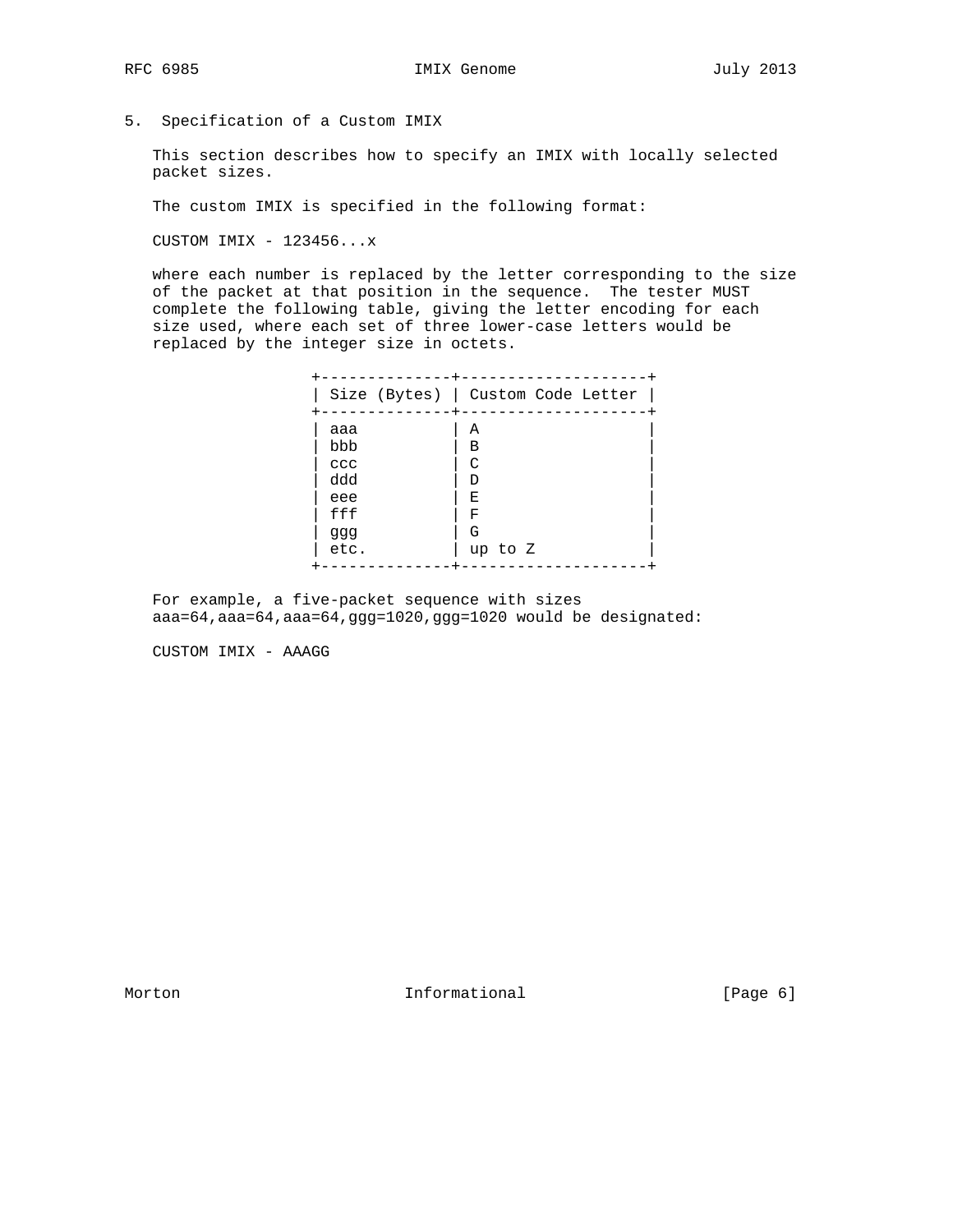6. Reporting Long or Pseudorandom Packet Sequences

 When the IMIX Genome cannot be used (when the sheer length of the sequence would make the genome unmanageable), five options are possible, as noted in the following subsections.

### 6.1. Run-Length Encoding

 When a sequence can be decomposed into a series of short repeating sequences, then a run-length encoding approach MAY be specified as shown in the table below (using the single lower-case letter Genome Codes from Section 4):

| Count of Repeating Sequences   Packet-Size Sequence |              |
|-----------------------------------------------------|--------------|
| 20                                                  | abcd         |
| 1 ∩                                                 | ggga<br>dcba |

 The run-length encoding approach is also applicable to the custom IMIX as described in Section 5 (where the single upper-case letter Genome Codes would be used instead).

## 6.2. Table of Proportions

 When the sequence is designed to vary within some proportional constraints, a table simply giving the proportions of each size MAY be used instead.

|      |     | IP Length   Percentage of Total   Length(s) at Other Layers |
|------|-----|-------------------------------------------------------------|
| 64   | -23 | 82                                                          |
| 128  | 67  | 146                                                         |
| 1000 |     | 1018                                                        |

 Note that the table of proportions also allows non-standard packet sizes but trades the short genome specification and ability to specify the exact sequence for other flexibilities.

### 6.3. Deterministic Algorithm

 If a deterministic packet-size generation method is used (such as a monotonic increase by 1 octet from start value to MTU), then the generation algorithm SHOULD be reported.

Morton **Informational Informational** [Page 7]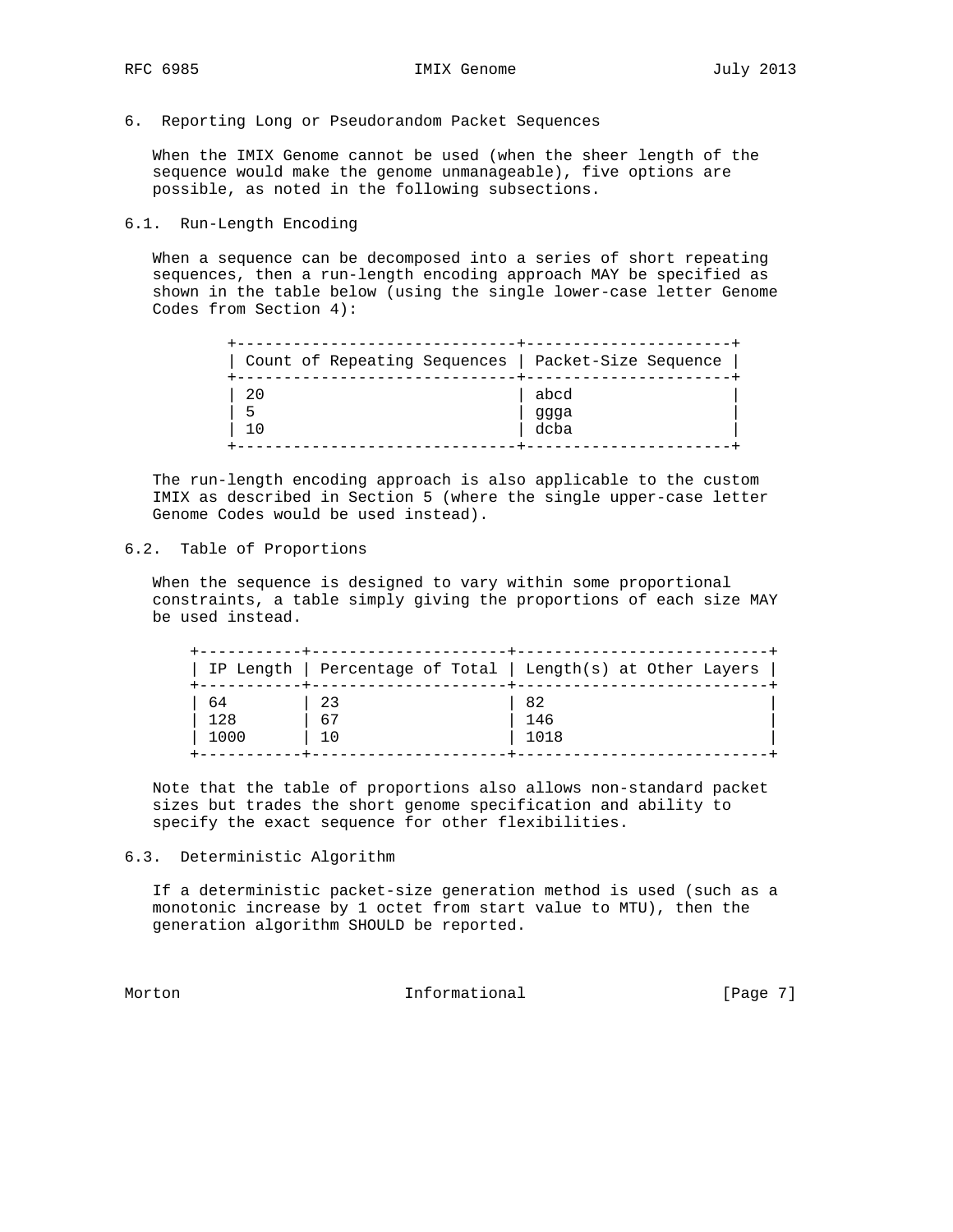6.4. Pseudorandom Length Algorithm

 If a pseudorandom length generation capability is used, then the generation algorithm SHOULD be reported with the results along with the seed value used. We also recognize the opportunity to randomize inter-packet spacing from a test sender as well as the size, and both spacing and length pseudorandom generation algorithms and seeds SHOULD be reported when used.

## 6.5. Pseudorandom Sequence Algorithm

 Finally, we note another possibility: a pseudorandom sequence generates an index to the table of packet lengths, and the generation algorithm SHOULD be reported with the results, along with the seed value if used.

7. Security Considerations

 Benchmarking activities as described in this memo are limited to technology characterization using controlled stimuli in a laboratory environment, with dedicated address space and other constraints [RFC2544].

 The benchmarking network topology will be an independent test setup and MUST NOT be connected to devices that may forward the test traffic into a production network or misroute traffic to the test management network.

 Further, benchmarking is performed on a "black-box" basis, relying solely on measurements observable external to the Device Under Test (DUT) or System Under Test (SUT).

 Special capabilities SHOULD NOT exist in the DUT/SUT specifically for benchmarking purposes. Any implications for network security arising from the DUT/SUT SHOULD be identical in the lab and in production networks.

8. Acknowledgements

 Thanks to Sarah Banks, Aamer Akhter, Steve Maxwell, and Scott Bradner for their reviews and comments. Ilya Varlashkin suggested the run-length encoding approach in Section 6.1.

Morton **Informational Informational** [Page 8]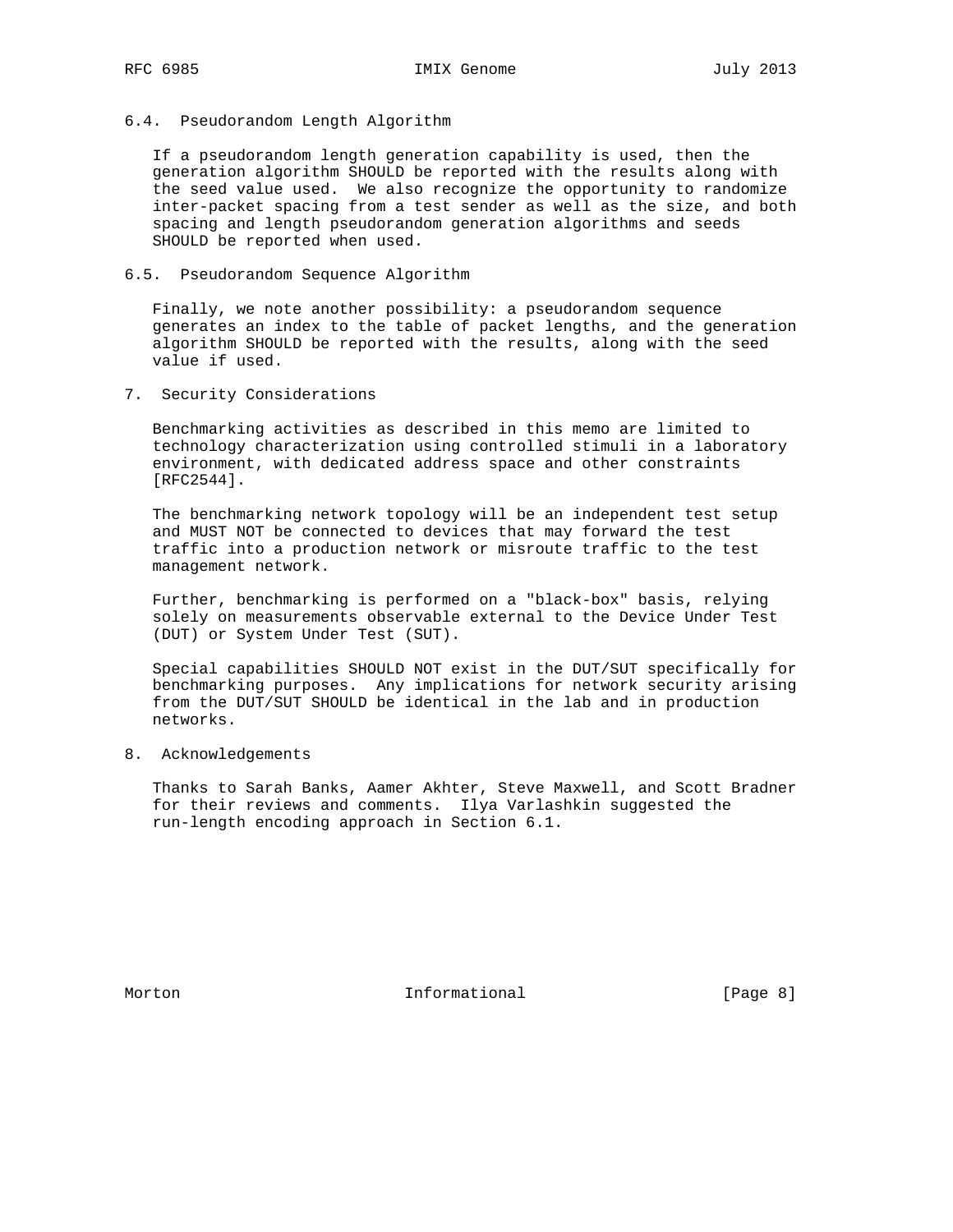# 9. References

- 9.1. Normative References
	- [RFC2119] Bradner, S., "Key words for use in RFCs to Indicate Requirement Levels", BCP 14, RFC 2119, March 1997.
	- [RFC2544] Bradner, S. and J. McQuaid, "Benchmarking Methodology for Network Interconnect Devices", RFC 2544, March 1999.
- 9.2. Informative References
	- [Agilent] Agilent, "The Journal of Internet Test Methodologies", September 2007, <http://www.ixiacom.com/pdfs/test\_plans/ agilent\_journal\_of\_internet\_test\_methodologies.pdf>.

#### [IMIXonList]

- IETF Benchmarking Methodology Working Group, "Discussion on IMIX", October 2003, <http://www.ietf.org/mail-archive/ web/bmwg/current/msg00691.html>.
- [IXIA] IXIA, "Testing PPPoX and L2TP Broadband Access Devices", 2004, <http://www.ixiacom.com/library/test\_plans/ display?skey=testing\_pppox>.
- [Jumbo1] Dykstra, P., "Gigabit Ethernet Jumbo Frames, and why you should care", WareOnEarth Communications, Inc., December 1999, <http://sd.wareonearth.com/˜phil/jumbo.html>.
	- [Jumbo2] Mathis, M., "The Ethernet CRC limits packets to about 12 kBytes. (NOT)", Pittsburgh Supercomputing Center, April 2003, <http://staff.psc.edu/mathis/MTU/arguments.html#crc>.
	- [RFC5470] Sadasivan, G., Brownlee, N., Claise, B., and J. Quittek, "Architecture for IP Flow Information Export", RFC 5470, March 2009.
	- [Spirent] Spirent, "Test Methodology Journal: IMIX (Internet Mix) Journal", January 2006, <http://gospirent.com/whitepaper/ IMIX%20Test%20Methodolgy%20Journal.pdf>.

Morton **Informational Informational** [Page 9]